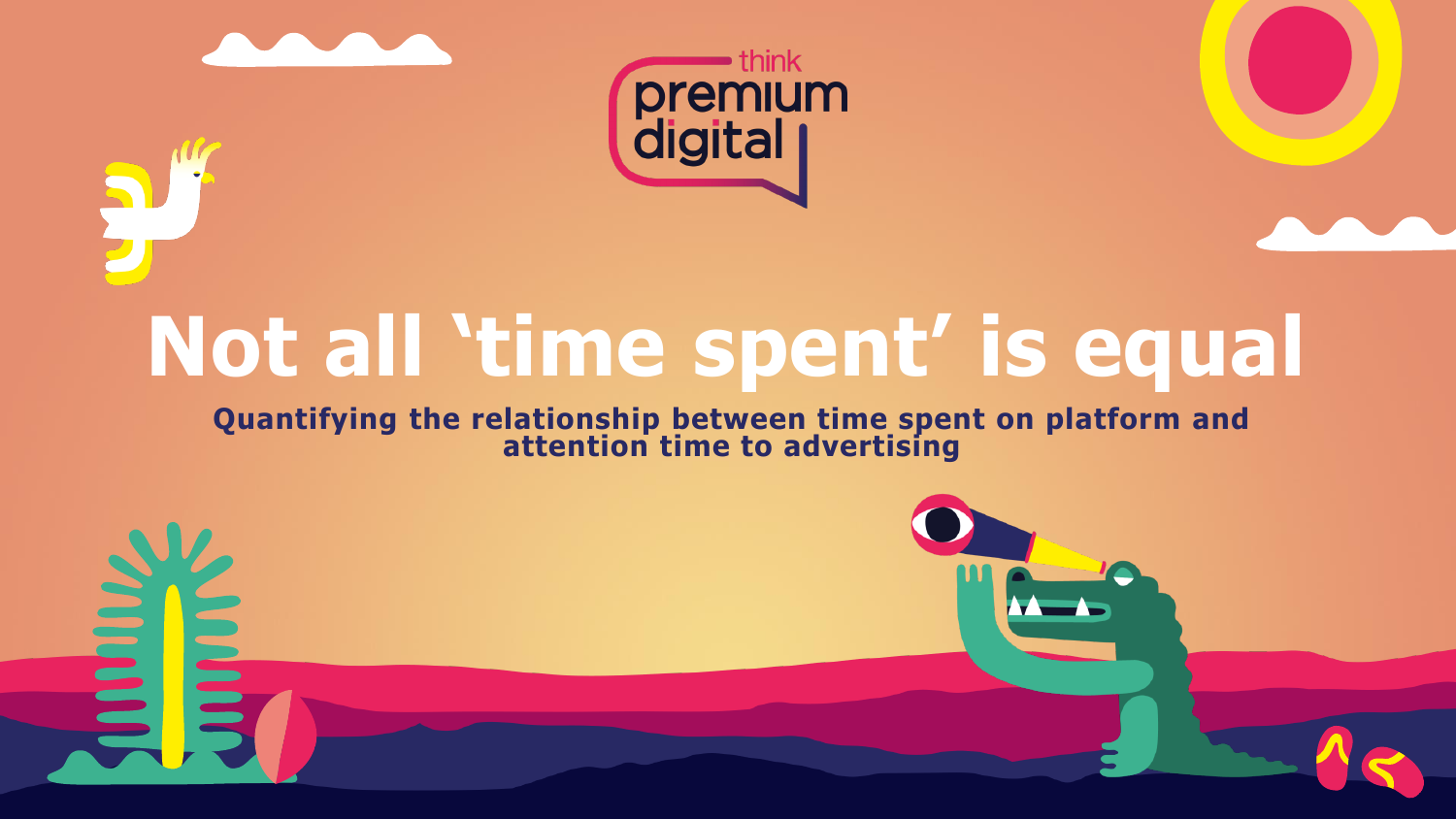**Spending lots of time on a platform doesn't mean it's best for advertising**



Spending hours and hours on a media platform doesn't automatically qualify it as a great place to advertise.

This study highlights that ad attention, rather than time spent, should play a more important role in media channel selection.

Time spent is not a suitable proxy for advertising effectiveness.

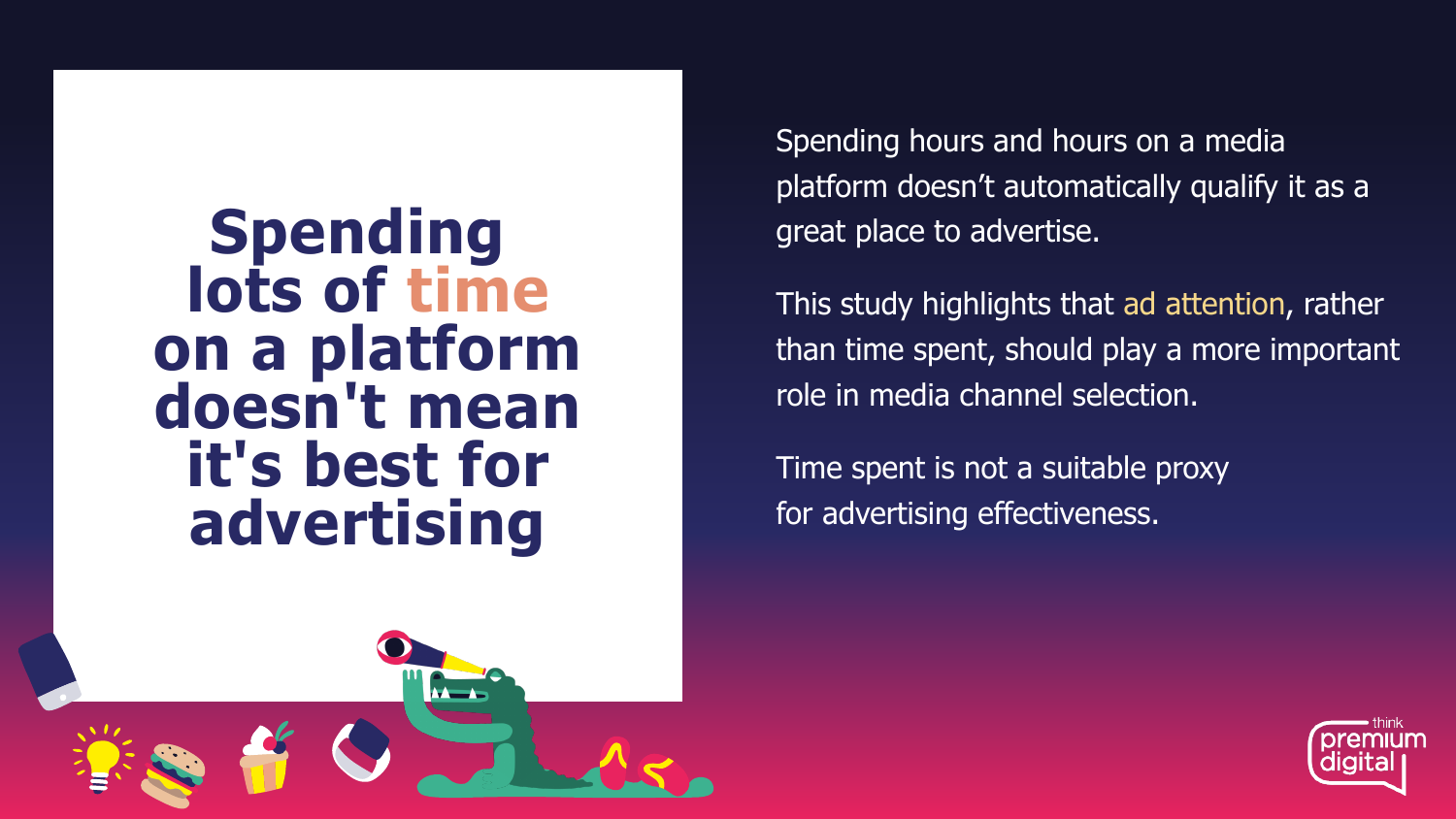

There's digital and then there's *premium digital*, a descriptor for environments that possess ALL of the following attributes:

- Premium, professionally produced content
- Media brand that people know and trust
- Brand safe environment
- Meaningful scale for advertisers

## **So then, what is premium video?**

Premium video is made up of all the short- and longform video formats within premium digital.

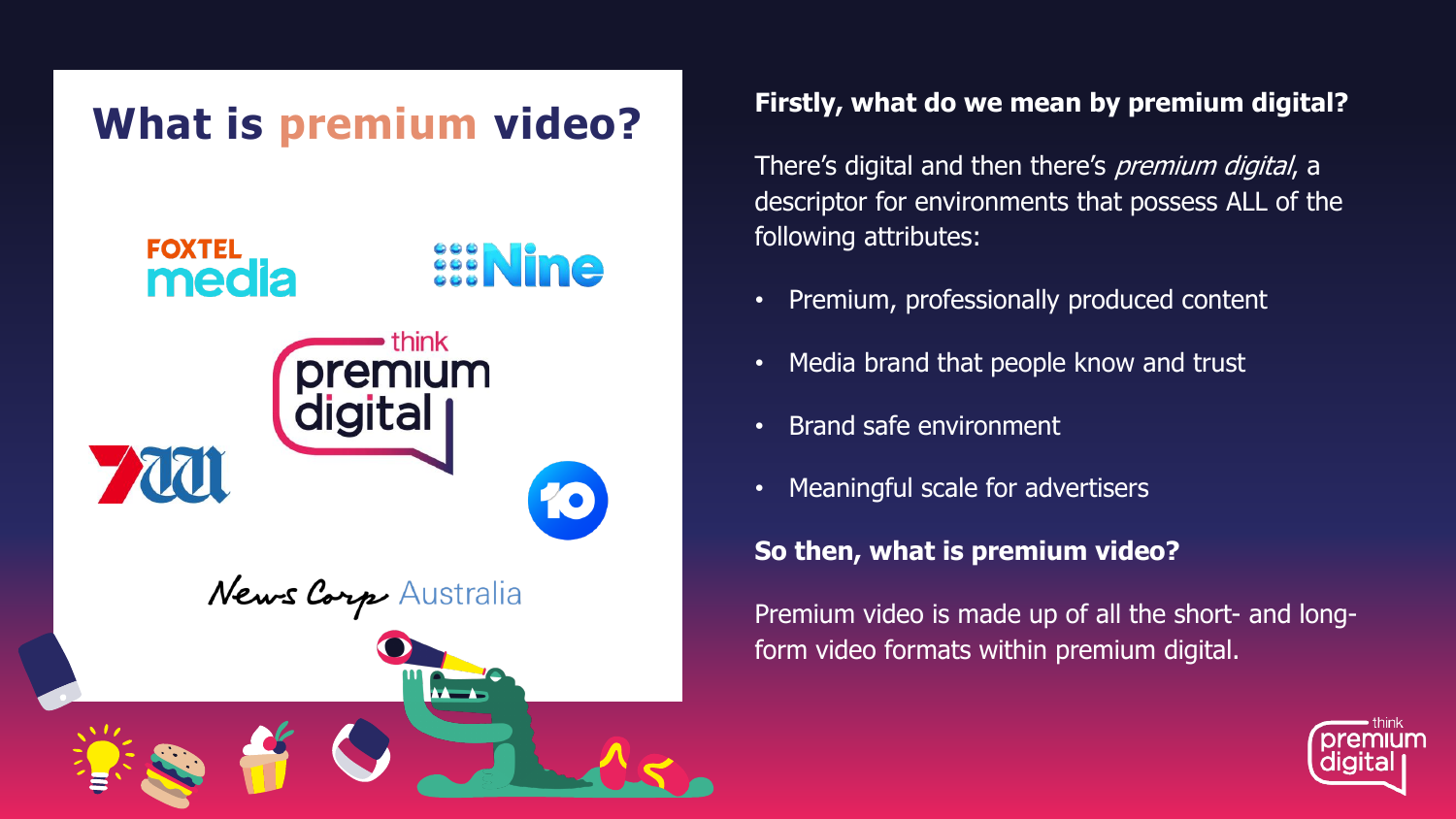## **THE RESEARCH HISTORY**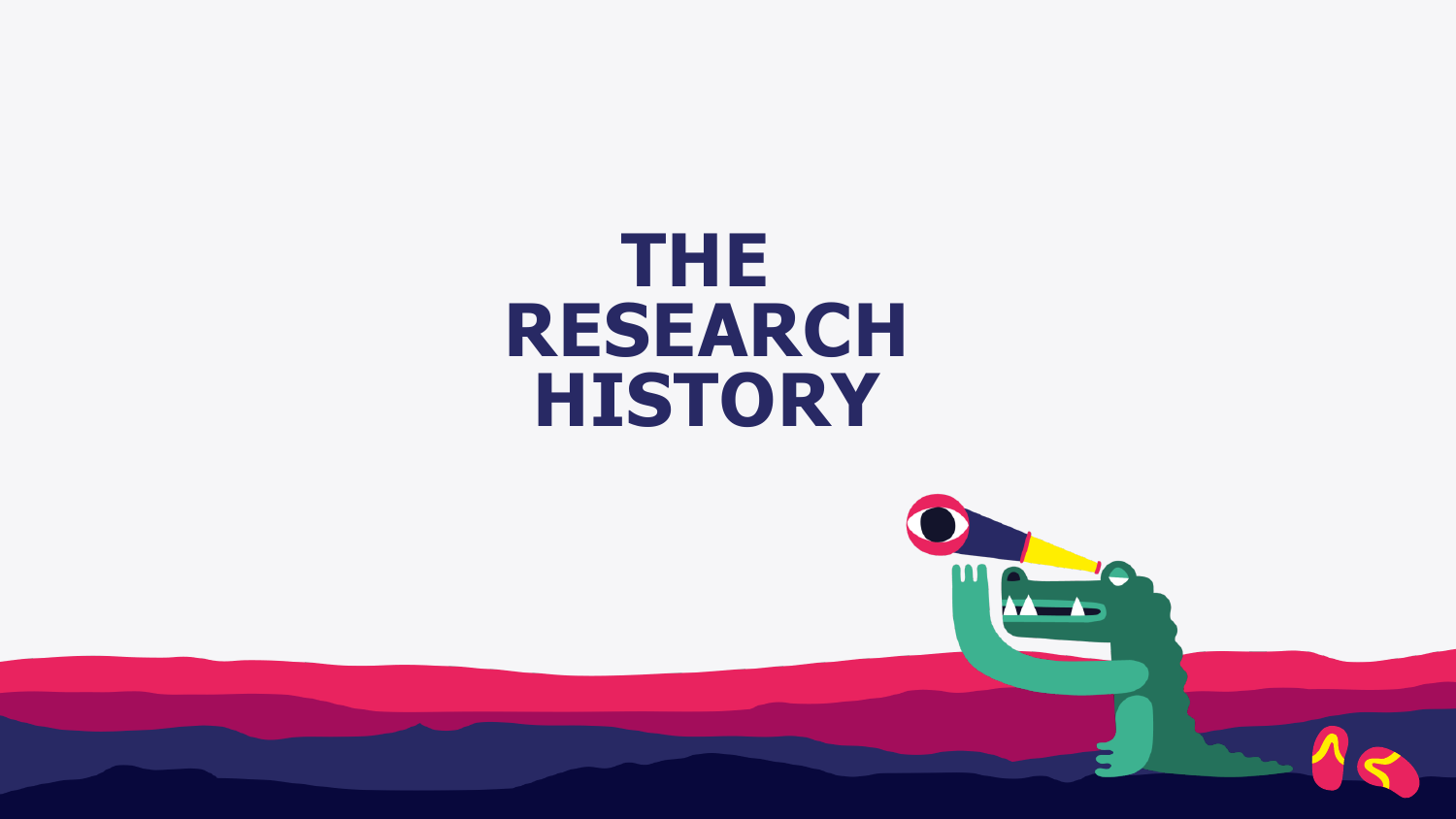**PHASE 1 Not all digital is equal**

**May 2021:**

**Effectiveness of advertising in premium publisher assets vs run -of internet.**

Impact of **display**  versus non -premium assets.

Impact of **video** versus non -premium assets and social media.

**PHASE 2 Not all video is equal**

**August 2021:**

**Effectiveness of advertising in premium publisher video assets.**

Impact of video against YouTube.

Impact of video inventory in short and long form content.

**PHASE 3 Not all time spent is equal**

**March 2022:**

**The relationship between time spent and ad attention in premium publisher video assets.**

Time spent vs video ad exposure.

Ad exposure vs active ad attention.

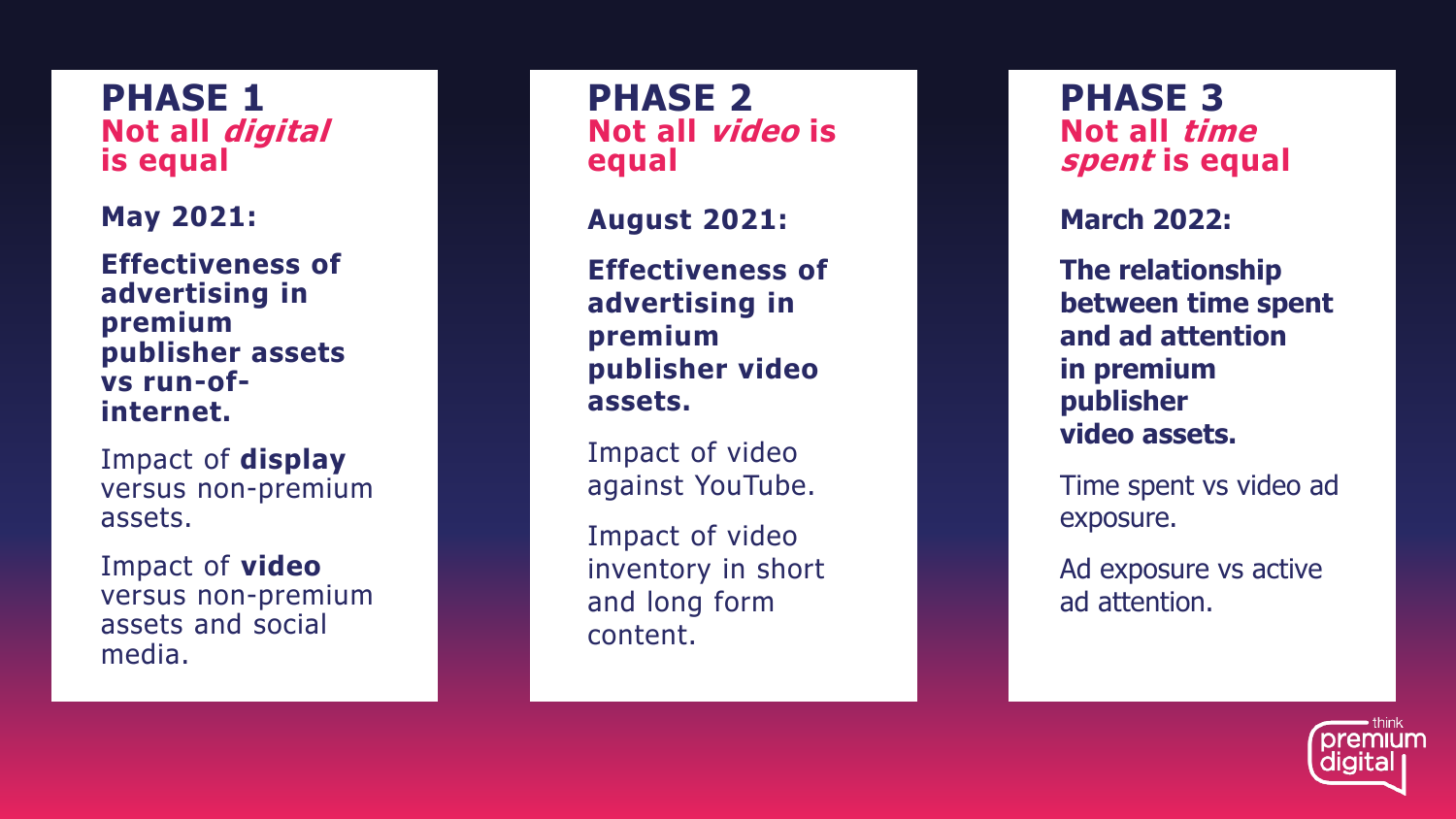**I need social on the media plan because we all spend hours and hours on it each day**

Consumers spend a lot of time on the platform but how much opportunity is there for my video ad to be exposed ? 1

Does the platform's ecosystem help or hinder ad exposure opportunity? 2

When my ad is exposed, how does ad  $\overline{3}$ 3<br>4<br>4 attention compare to other platforms?

Does the time spent required to  $\overline{4}$ generate sufficient ad attention fit within campaign parameters?

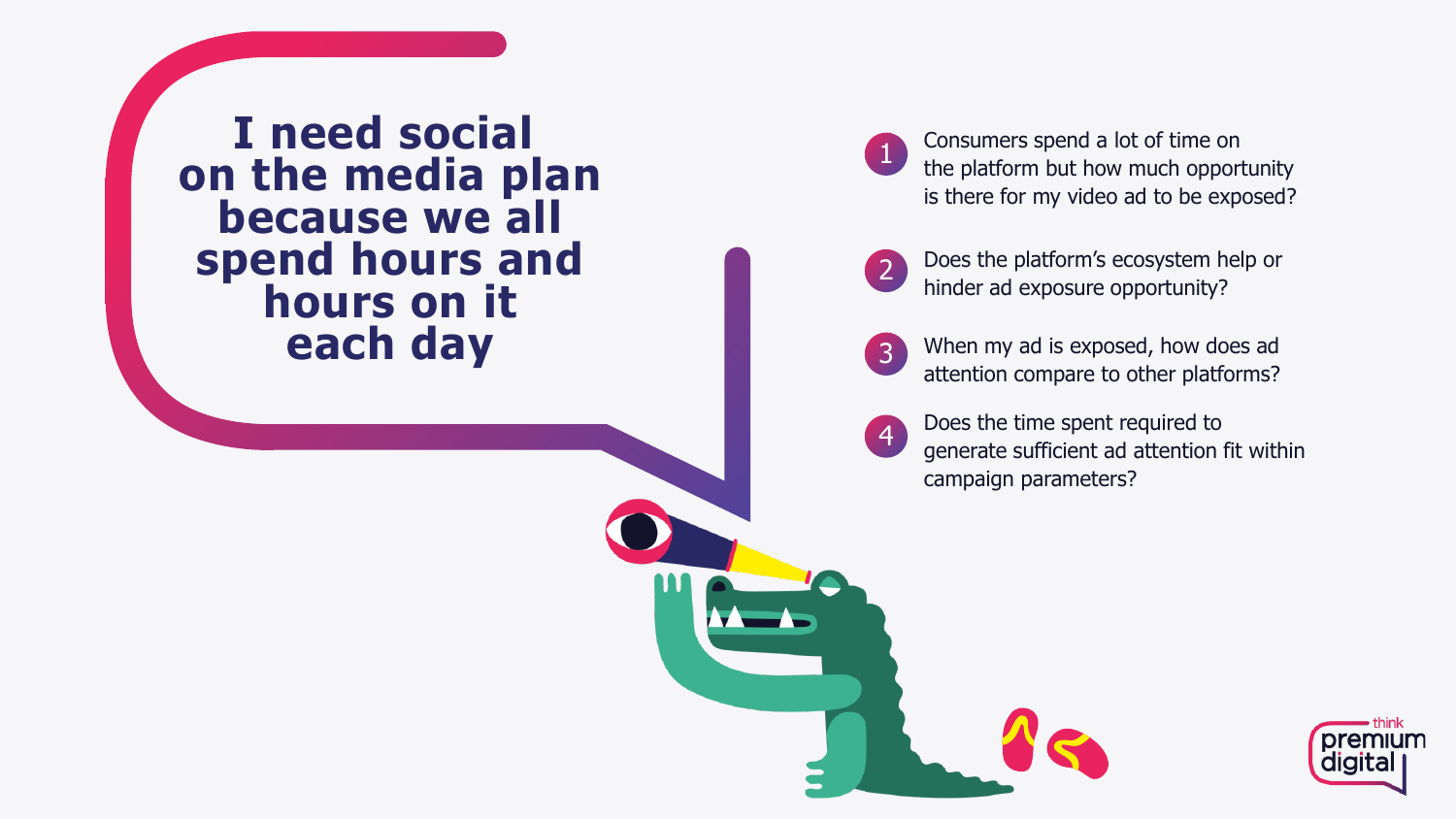

Often the 'time spent' on a platform is used to demonstrate its importance to advertisers. The study seeks to understand how much of 'time spent' converts to ad attention.

The first step is to determine how much of the 'time spent' presents an opportunity to see advertising or ad exposure.

And finally, even when ads can be seen, they don't always command attention. Ad attention is the critical measure as ads can only be effective at changing behaviour when they receive attention.

This study quantifies the relationship between time spent on platform and attention time to advertising

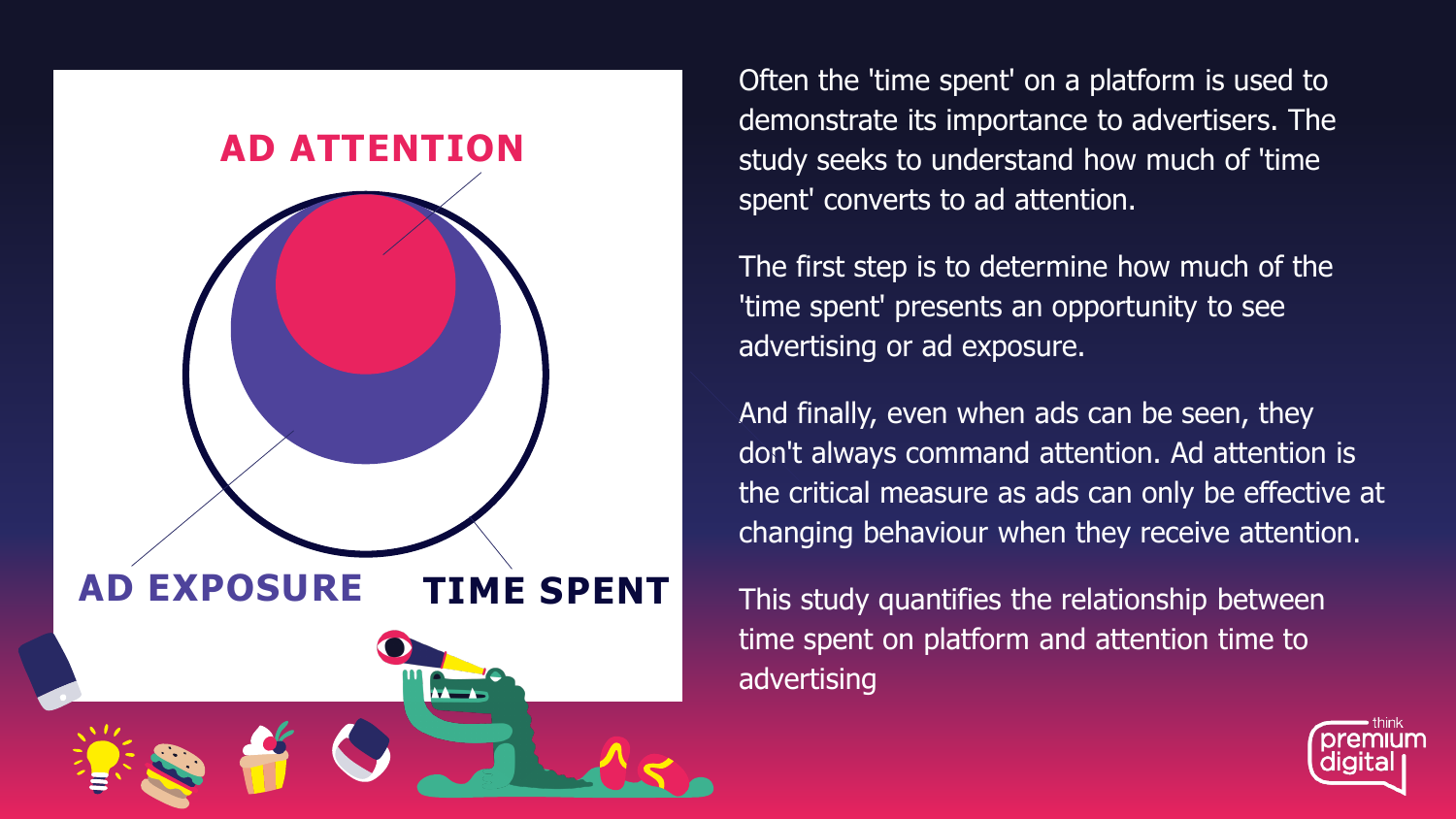## **LAB PHASE**

### **350 respondents**

**Measuring attention to media consumption activities using eye tracking, biometric and galvanic skin response.** 

**Recording in -home and out of home media consumption tracking using passive device measurement & 2 -hourly intercept surveys**

**FIELD PHASE**

**583 respondents**

## **MODELLING PHASE**

**Map daily media consumption using currency data and intercept surveys and overlay advertising attention based on weightings from lab phase**

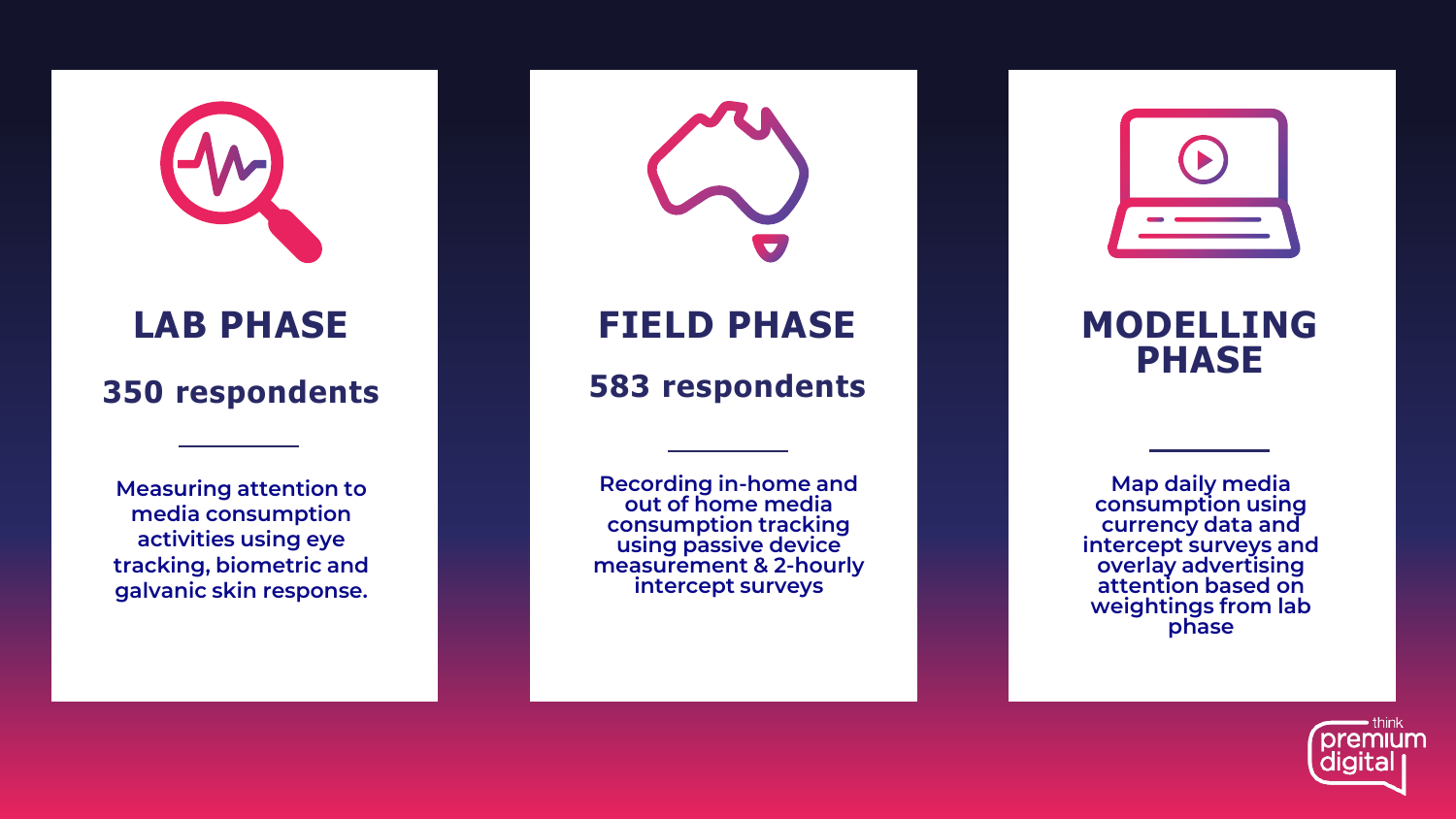## **THE FINDINGS**

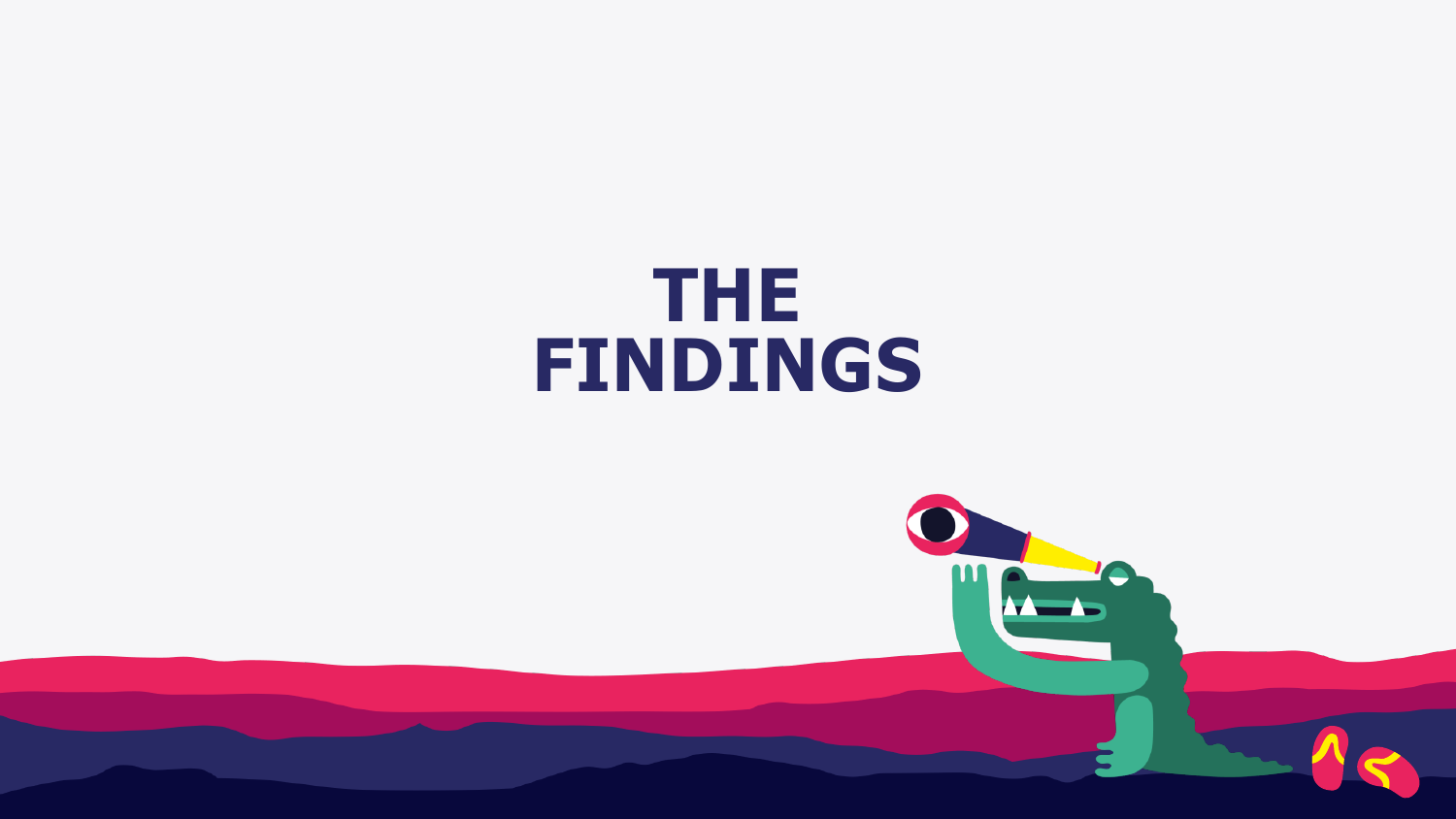Total time spent converts to 10.2% ad exposure for premium video compared to 4.5% for YouTube and 0.7% for Social Video.

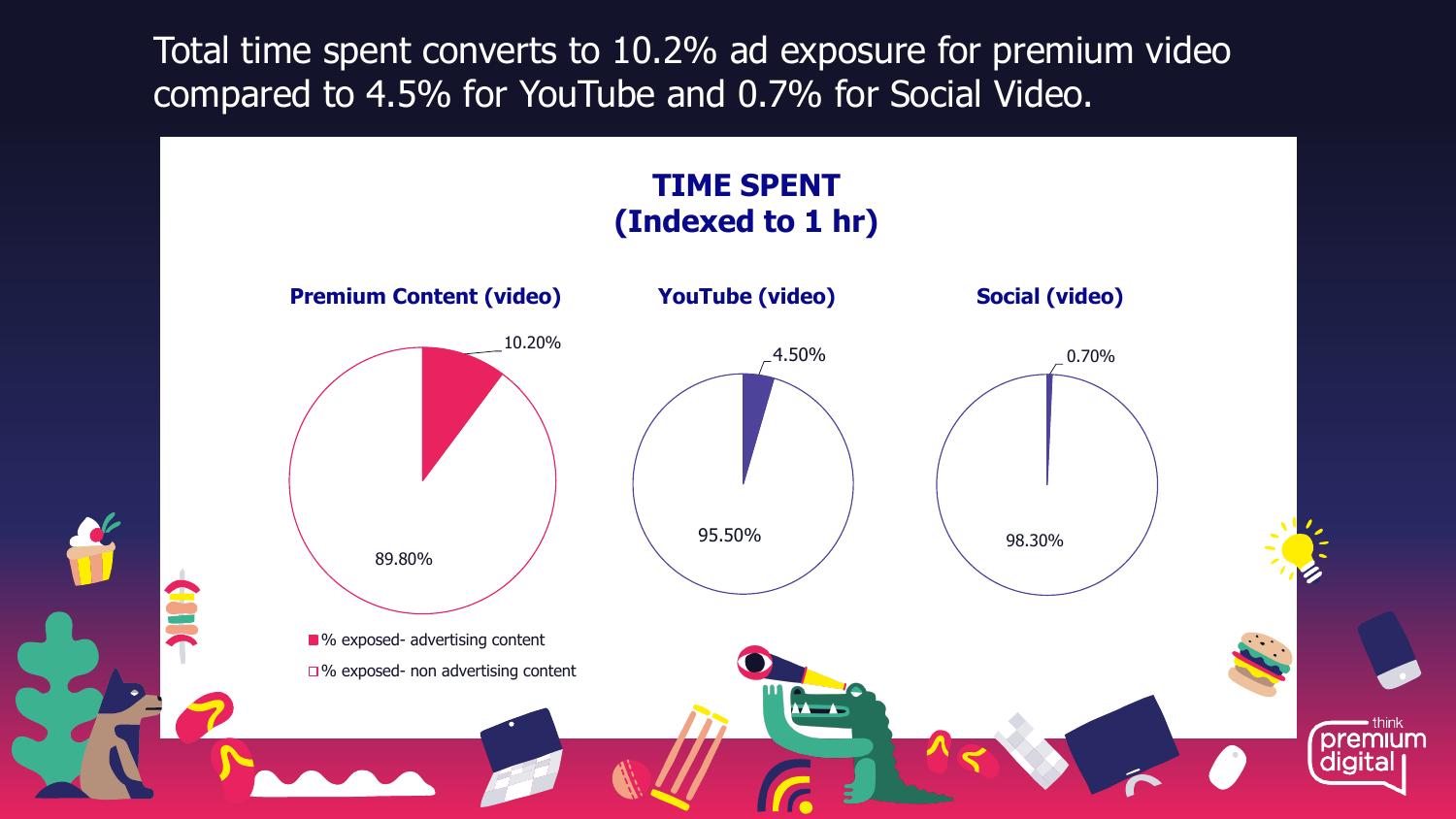Ad exposure for premium video is 2.2X more than YouTube and 16X more than Facebook in an average hour.



**premit**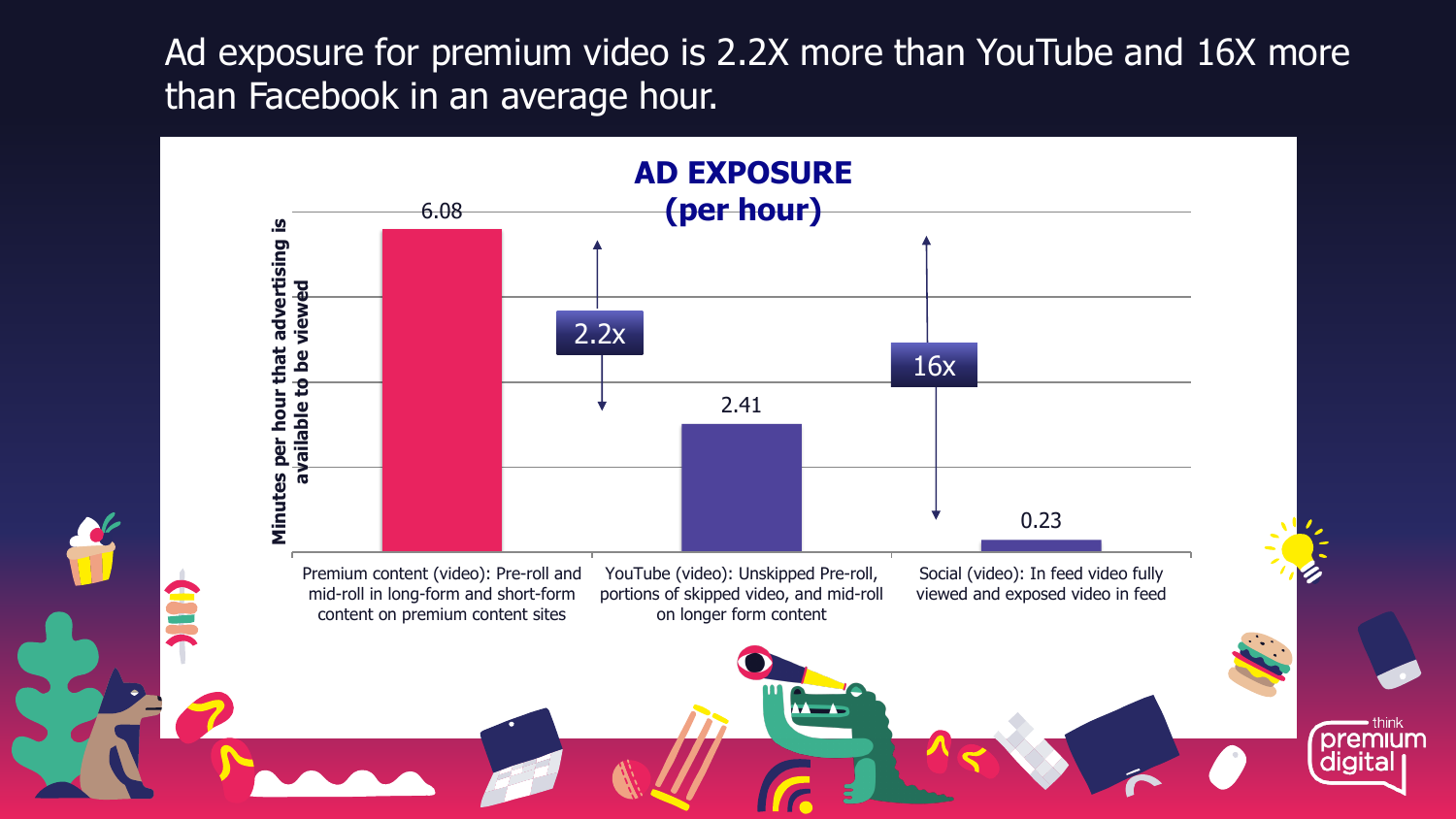Video inventory within premium content receives a higher proportion of attention than social video.

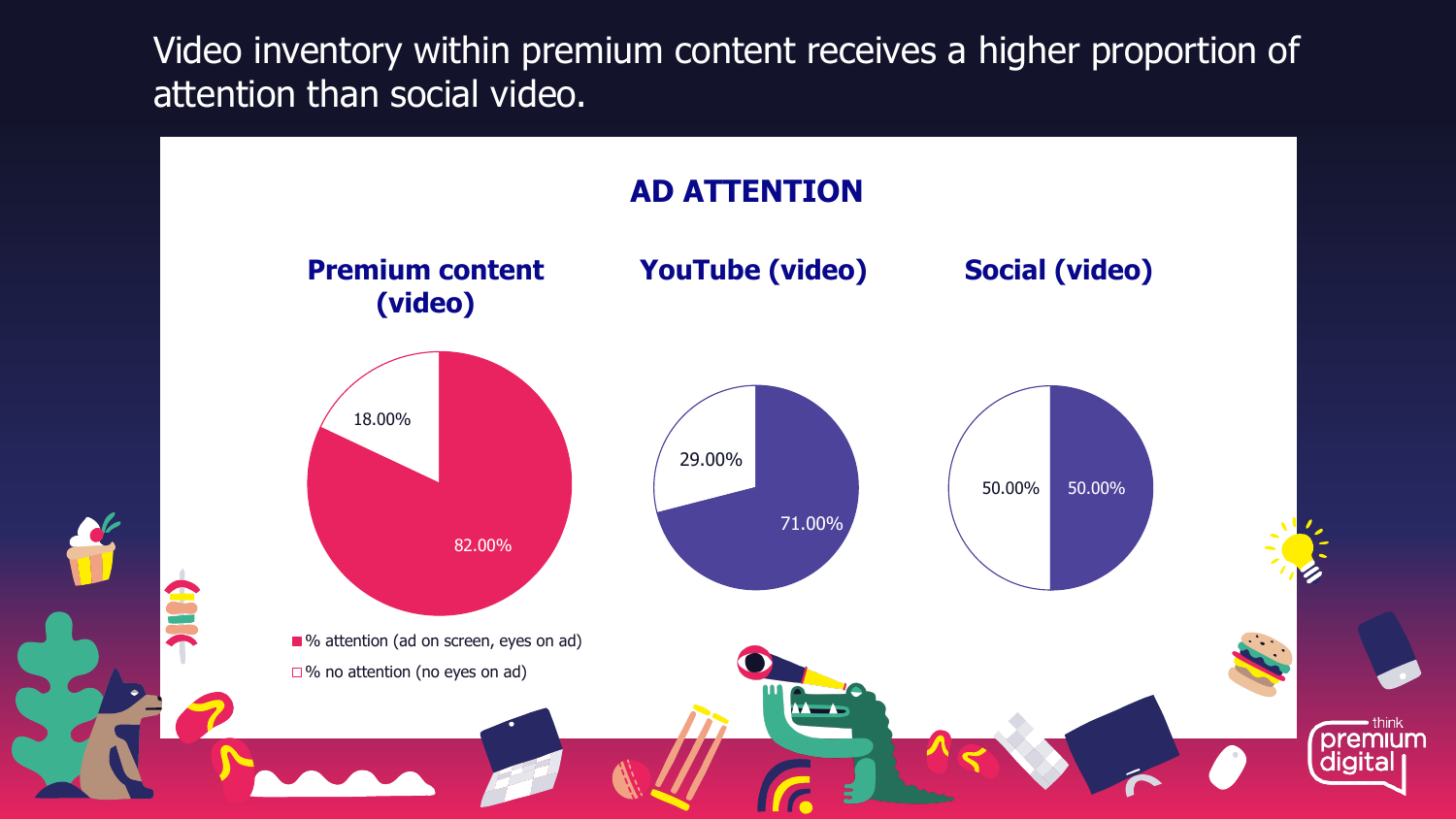An hour on premium video generates 5 mins of ad attention; 2.6X more than YouTube and 25X more than social video.

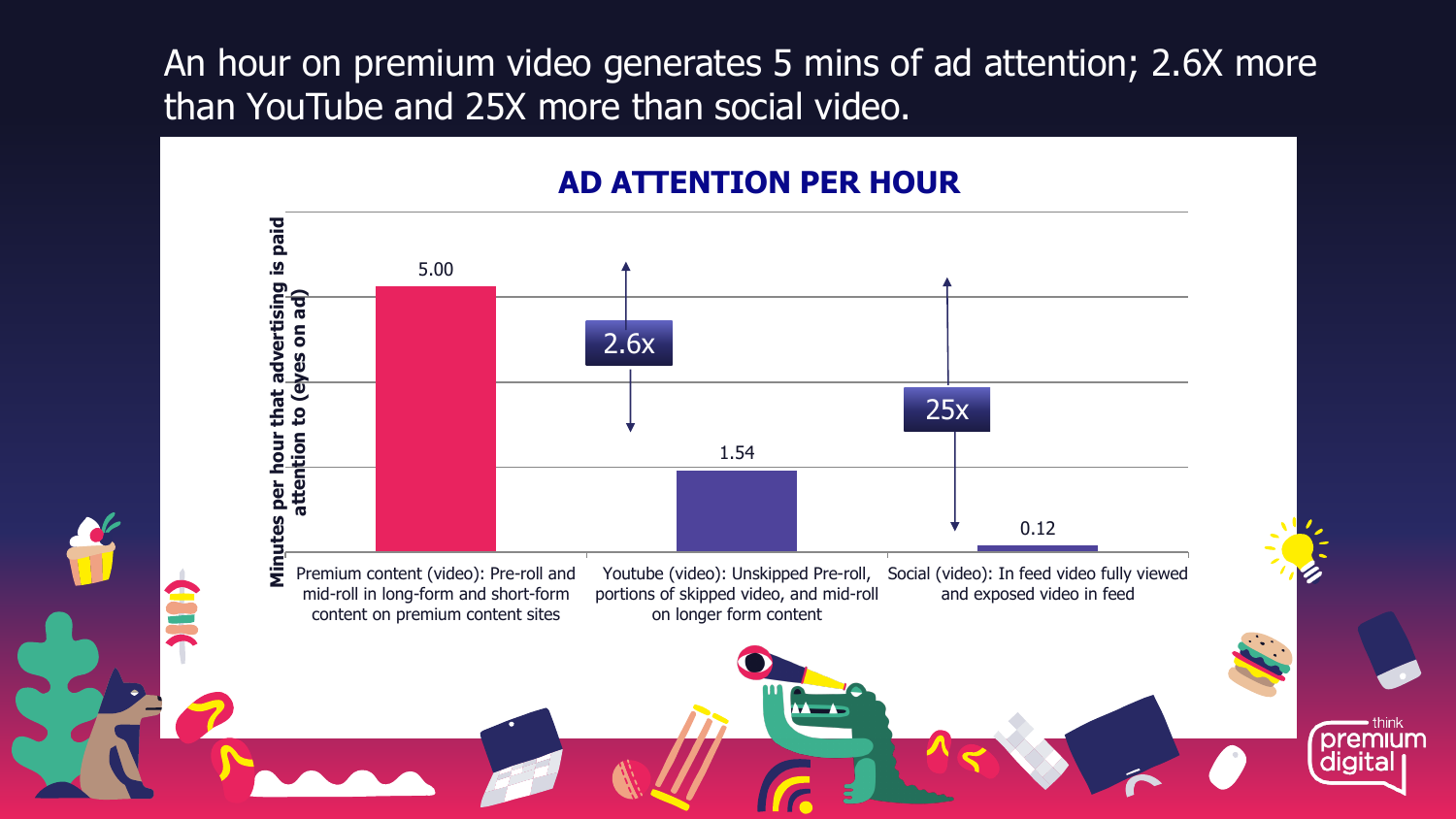For advertisers, the decay of 'time spent' for social video is significant

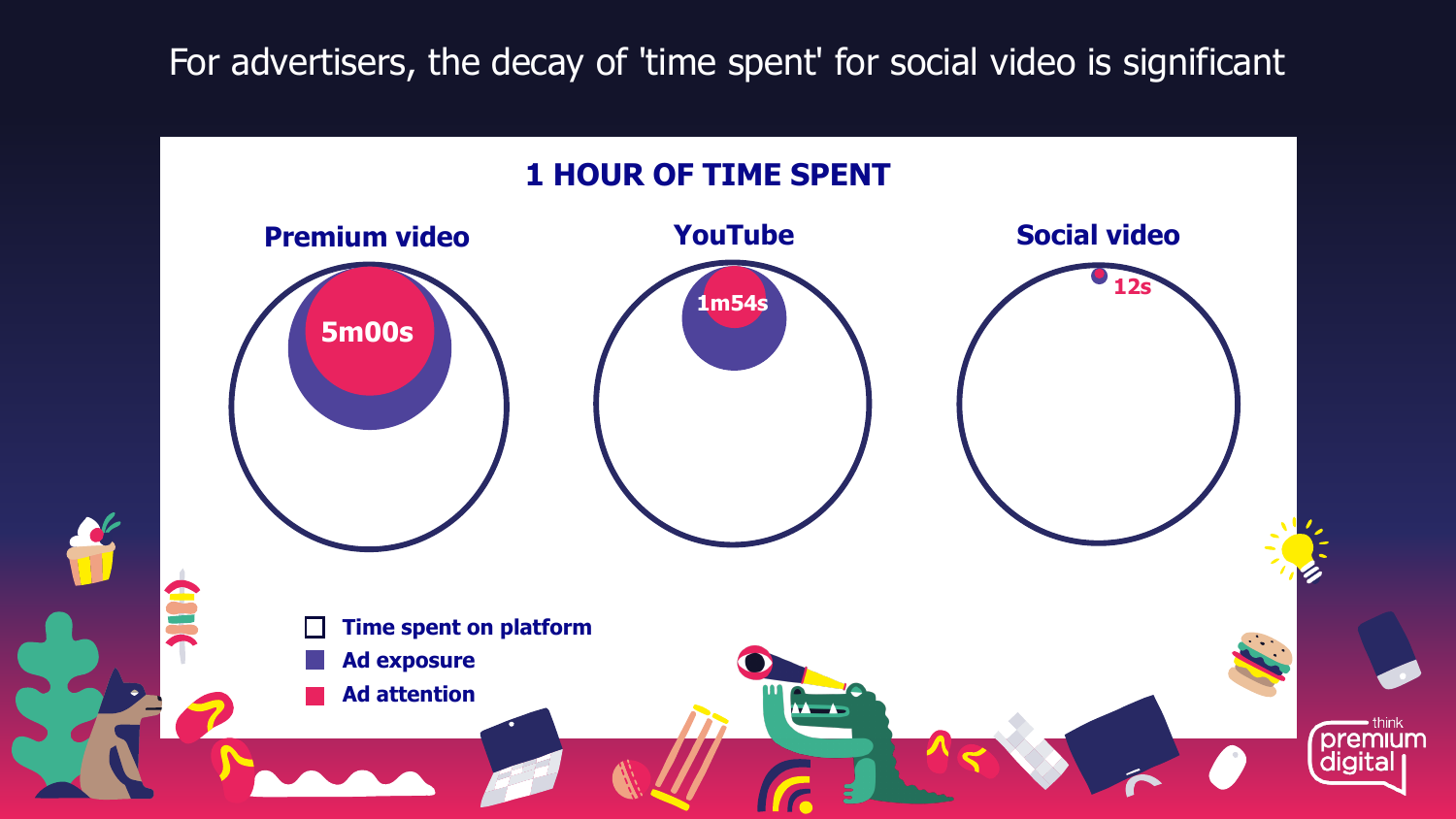Building one minute of ad attention requires 12mins on premium video or 31:57mins on YouTube and 5 hours on social video

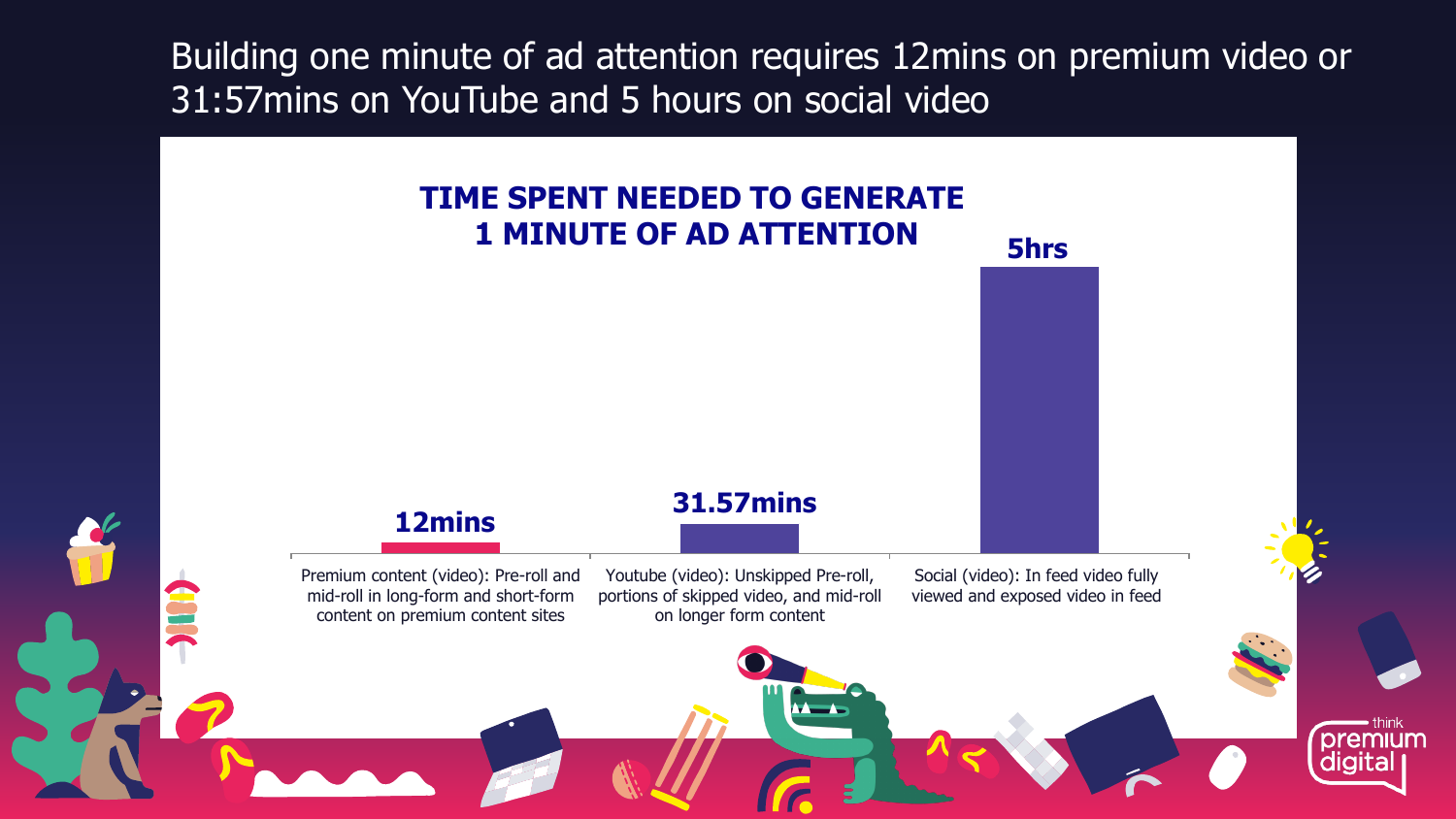**Per minute of time spent, premium video provides 2.6X more ad attention than YouTube and 25X more than social video.**



If you use time spent data for media choices, make sure it's time spent with advertising.

Total time spent converts to 10.2% ad exposure for premium video which is **2.3X** better than YouTube (4.5%) and **14.6X** better than social video (0.7%).

An average hour on premium video generates 6:08mins of ad exposure; **2.2X** more than YouTube (2:41mins) and **16X** more than social video (23 sec).

An average hour on premium video generates 5 mins of ad attention; **2.6X** more than YouTube (1:54mins) and **25X** more than social video (12 secs).

1 minute of ad attention requires **12mins** on premium video while 31:57mins on YouTube and 5hours on social video.

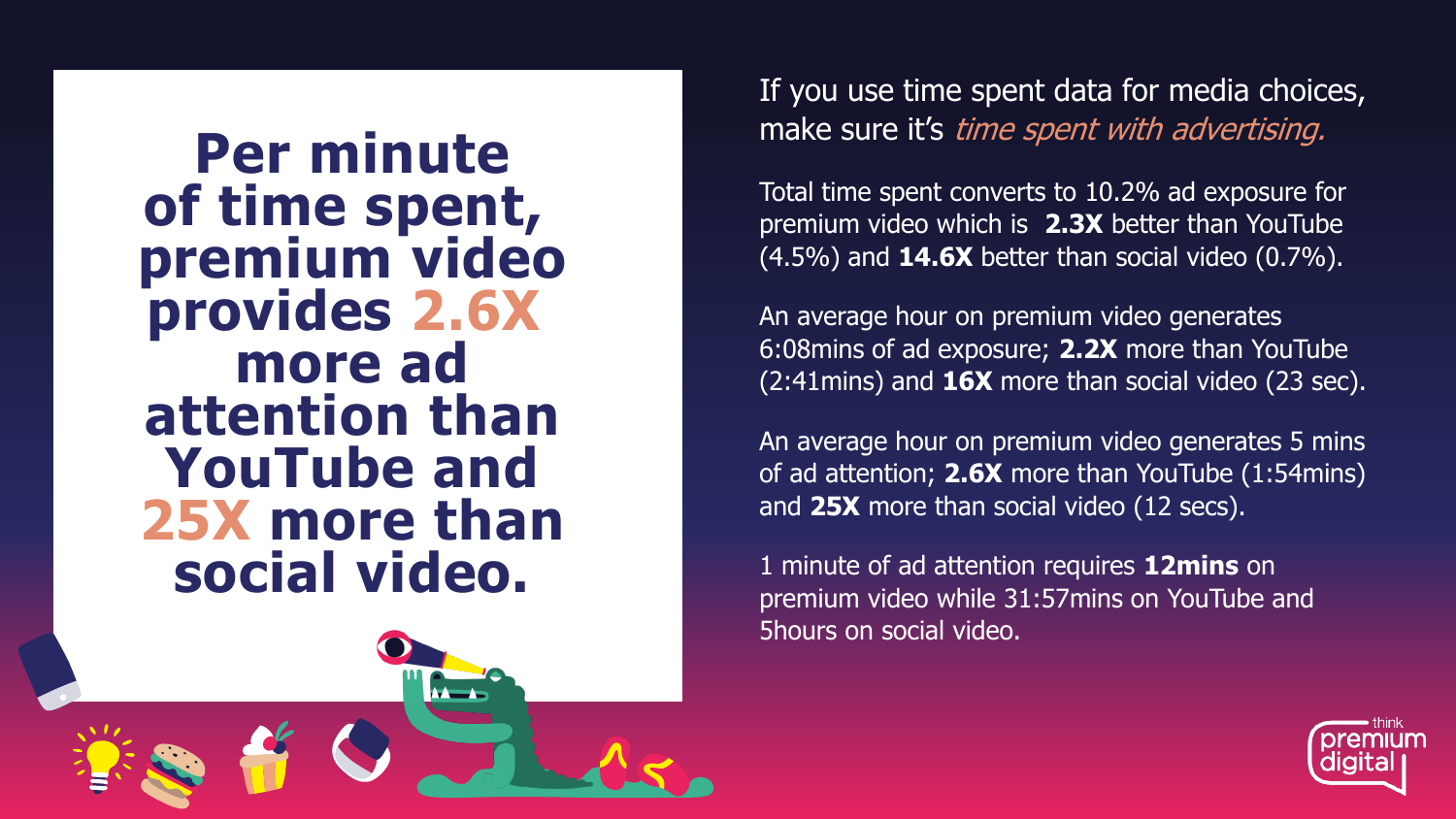**If you use time spent data for media choices, make sure it's time spent with advertising**